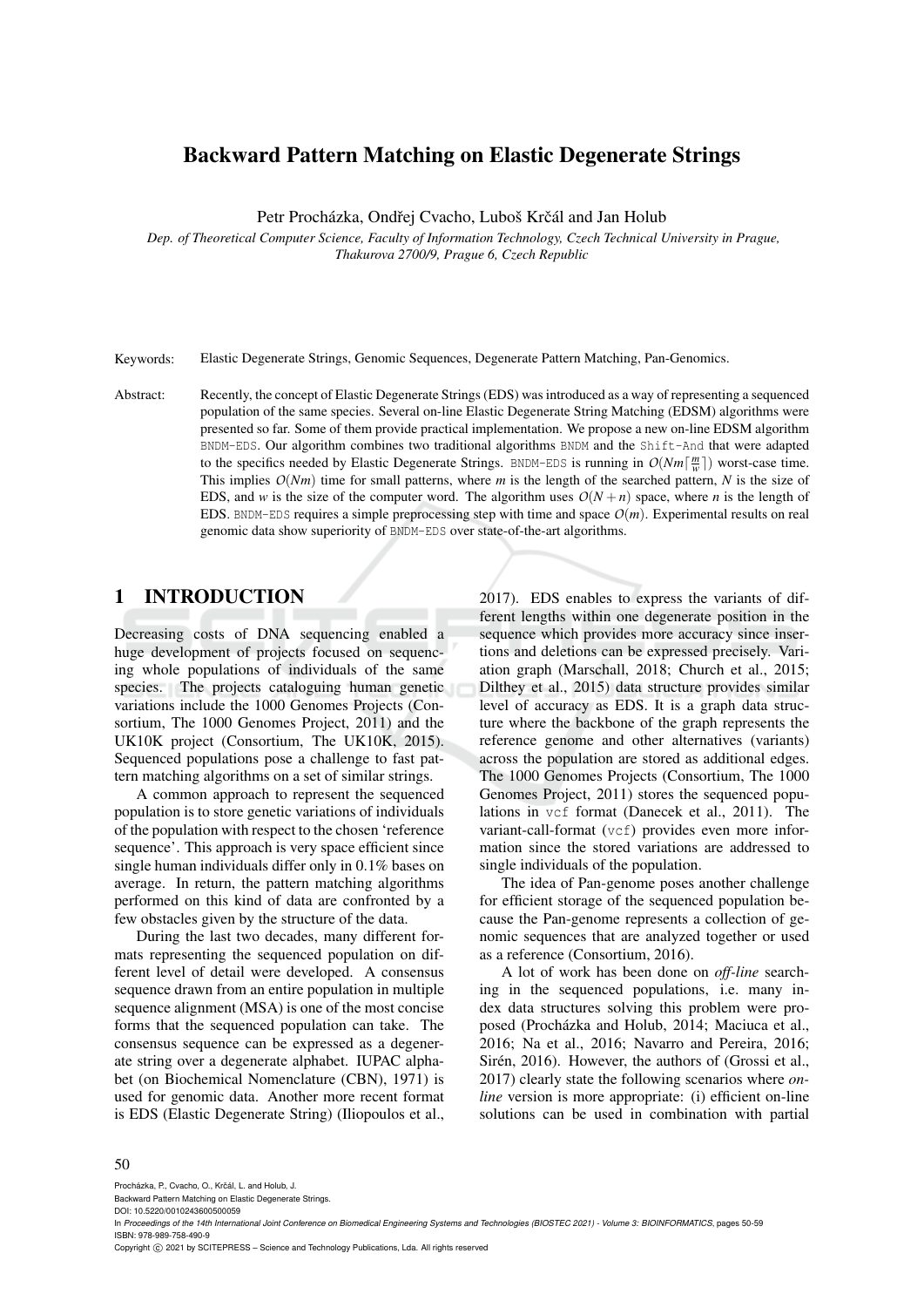(block-oriented) indexes as practical trade-offs; (ii) efficient on-line solutions for exact pattern matching can be applied for fast average-case approximate pattern matching; (iii) on-line solutions can be useful when one wants to search for a set of patterns in elastic degenerate texts.

Elastic Degenerate Strings (EDS) provide an alternative to represent consensus/pan-genomic sequences. Implementation called ElDeS (the first online search algoritm on EDS) was provided later satisfying the presented upper bound  $O(N + \alpha \gamma nm)$ , where  $\alpha$  is the maximum number of strings in any elasticdegenerate symbol of the text and  $\gamma$  is the maximum number of elastic-degenerate symbols spanned by any occurrence of the pattern in the text. Constants α and γ represent the limits of the algorithm. ElDeS combines KMP algorithm (Knuth et al., 1977) and searching in preprocessed suffix trees for potential occurrences spanning the degenerate positions in the text. The suffix trees overhead and their use in recursive extension of the potential occurrences is the possible reason of high search time.

Later, a practical implementation of a pattern matching algorithm in Elastic Degenerate Strings was given in (Grossi et al., 2017). The proposed EDSM algorithm works in  $O(nm^2 + N)$  time. Border tables (Crochemore et al., 2007) are used to reveal pattern prefixes and a suffix tree  $ST_P$  of the pattern to reveal the pattern factors. Potential occurrences are stored in lists and extended over segment borders in left-to-right fashion. KMP is used in elements longer than the pattern length *m*. The authors also present a bit-vector version of the algorithm where the potential occurrences are stored within a bit register. The bitversion of the algorithm EDSM-BV works in  $O(N\left\lceil \frac{m}{w} \right\rceil)$ time, where *w* is a size of the computer word (basically, size of the computer registers, usually  $w = 64$ bits for standard computers). The practical implementation of the bit-version dominates especially for longer patterns where the original version of the algorithm suffers from the  $O(m^2)$  factor. Pissis and Retha (Pissis and Retha, 2018) presented their on-line algorithm for a set of patterns of total length *M*. Their algorithm achieves  $O(N \frac{M}{w})$  time with preprocessing time and space  $O(M)$ .

Recently, Cisłak et al. (Cisłak et al., 2018) presented SOPanG algorithm solving Elastic Degenerate String matching problem in the same upper bound  $O(N\lceil \frac{m}{w} \rceil)$ , however, achieving an order of magnitude better time than (Grossi et al., 2017) in practical experiments. The algorithm performs standard Shift-Or pattern matching on every element of a segment. Resulting search registers (after processing an element) are merged across all elements in each

EDS segment. The register then stores all prefixes of the potential occurrences and the algorithm starts to process next EDS segment.

Aoyama et al. (Aoyama et al., 2018) proposed another EDSM on-line algorithm based on efficient sum set computation using Fast Fourier Transform (Cooley and Tukey, 1965). The proposed algorithm improved the time complexity to  $O(nm\sqrt{m\log m} +$ *N*). Bernardini at al. (Bernardini et al., 2019) designed non-combinatorial  $O(nm^{1.381} + N)$ -time algorithm combining three basic ingredients: a string periodicity argument, Fast Fourier Transform and fast matrix multiplication. In addition, a variant of EDSM algorithm allowing errors was presented in (Bernardini et al., 2017). Unfortunately, we could not compare BNDM-EDS with the last three algorithms mentioned in this paragraph due to missing public implementation.

#### 1.1 Our Contribution

We propose a novel on-line algorithm BNDM-EDS solving EDSM in  $O(Nm\lceil \frac{m}{w} \rceil)$  worst-case time. To the knowledge of the authors, BNDM-EDS is the first backward pattern matching algorithm optimized for EDS. The algorithm exploits standard BNDM algorithm for single elements of EDS text.  $Shift$ -And (Dömölki, 1964) algorithm is used for crossing the borders between two consecutive EDS segments to reveal the occurrences starting in one EDS segment and continuing in the following EDS segment. BNDM-EDS is designed to be efficient on real-world data. For small patterns ( $m \leq w$ ), an alphabet size  $\sigma$ , and variability *v*, the average time complexity is  $O(\frac{N(1-\nu)\log_{\sigma}m}{m})$  +  $O(Nvm(1-v)) + O(Nv\beta\delta)$ , where  $\beta = O(1)$  represents the average number of elements within a degenerate EDS segment and  $\delta < m$  represents the average length of an element within a degenerate EDS segment. The assumptions about β and δ are made based on their values in real datasets. Moreover, BNDM-EDS beats all its competitors in experiments performed on real genomic data.

## 1.2 Roadmap

The rest of the paper is organized as follows. We define basic notions in Section 2. In Section 3, we provide exact definition and description of BNDM-EDS algorithm. Section 4 summarizes experimental results performed on synthetic and real genomic data. We give the conclusion and some ideas for future work in Section 5.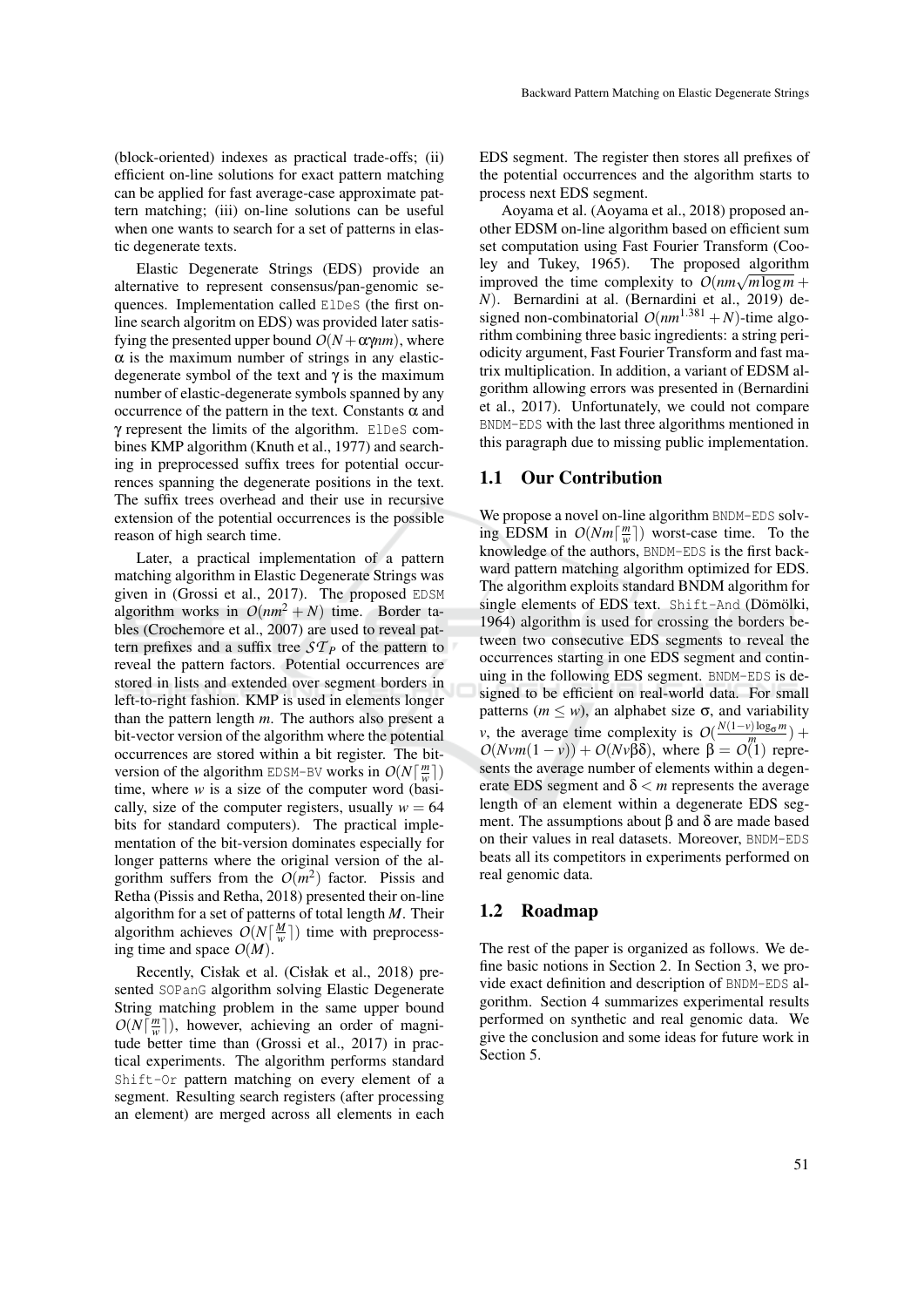## 2 BASIC NOTIONS

Let  $x = x_1 x_2 \ldots x_n$  be a *string* composed of single symbols  $x_i$  of a finite ordered alphabet  $\Sigma$ . The length of the string *x* is  $n = |x|$ . The size of the alphabet  $\Sigma$  is  $\sigma = |\Sigma| = O(1)$ . The start position *i* and the length *j* define a *factor* (or *substring*) denoted by  $x_{i,j} = x_i \cdot x_{i+j-1}$ . Factor with  $i = 0$  is called *prefix* and a factor with  $i + j - 1 = n$  is called *suffix* of the string  $\chi$ . The empty string (of length 0) is denoted by ε.

Definition 1. *Elastic Degenerate String (Grossi et al., 2017)*

*An Elastic Degenerate String (EDS) X*˜ =  $\tilde{X}[0]\tilde{X}[1]... \tilde{X}[n-1]$  *of length n on an alphabet* Σ *is a finite sequence of n degenerate symbols. Every degenerate symbol*  $\tilde{X}[i]$ *, for all*  $0 \le i < n$ *, is a nonempty set of strings*  $\tilde{X}[i][j]$ *, with*  $0 \leq j < |\tilde{X}[i]|$ *, where every X*˜[*i*][ *j*] *is a deterministic string on an alphabet* Σ*. The degenerate symbols are also called segments. The strings contained in the set corresponding to a segment are also called elements.*

*N* is the total size of an EDS and is defined as

$$
N = \sum_{i=0}^{n-1} \sum_{j=0}^{|\tilde{X}[i]|-1} |\tilde{X}[i][j]|
$$

Example 1. *Elastic Degenerate String. Suppose the following multiple sequence alignment (MSA):*

|  | <b>SCIENCE AND TECHN</b>      |  |  |  |  |  |  |
|--|-------------------------------|--|--|--|--|--|--|
|  | G C A A C G G G T A - - A C T |  |  |  |  |  |  |
|  |                               |  |  |  |  |  |  |
|  | G C A A C G G G T A T A A C T |  |  |  |  |  |  |
|  | x   x                         |  |  |  |  |  |  |
|  | G C A C C T G G - - - - A C T |  |  |  |  |  |  |

*The resulting Elastic Degenerate String (EDS) T*˜ *has the following properties:*

$$
\tilde{T} = \{GCA\} \left\{ \begin{array}{c} A \\ C \end{array} \right\} \{C\} \left\{ \begin{array}{c} G \\ T \end{array} \right\} \{GG\} \left\{ \begin{array}{c} TA \\ TATA \\ \epsilon \end{array} \right\} \{ACT\}
$$
\n
$$
N = \sum_{i=0}^{6} \sum_{j=0}^{|\tilde{T}[i]|-1} |\tilde{T}[i][j]| = 3 + 2 + 1 + 2 + 2 + 6 + 3 = 19
$$

The length of  $\tilde{T}$  corresponds to the number of seg*ments which is n* = 7. The size of  $\tilde{T}$  corresponds to *the sum of the length of all elements which is*  $N = 19$ *.* 

A solid string *Y* is a finite sequence of solid symbols. It means that every position *i* of the solid string *Y* is represented just by one symbol of alphabet  $\Sigma$ . A solid string *Y* matches (Grossi et al., 2017) Elastic Degenerate String  $\tilde{X}[0][1]...[n-1]$  of length  $n > 1$ (denoted by  $Y \approx \tilde{X}$ ), if and only if string *Y* can be decomposed into factors  $y_0...y_{n-1}, y_i \in \Sigma^*$ , such that:

- 1. there exists a string  $s \in \tilde{X}[0]$  such that a suffix of *s* is  $y_0 \neq \varepsilon$ ;
- 2. if  $n > 2$ , there exists  $s \in \tilde{X}[i]$ , for all  $1 \le i \le n-2$ , such that  $s = y_i$ ;
- 3. there exists a string  $s \in \tilde{X}[n-1]$  such that a prefix of *s* is  $y_{n-1} \neq \varepsilon$ .

A string *Y* has an occurrence in an Elastic Degenerate String  $\tilde{T}$  ending at position *j* if there exists a position  $i < j$  such that  $Y \approx \tilde{T}[i]...T[j]$ , or if there exists an element  $s \in \tilde{T}[j]$  such that *Y* occurs in *s*. The string matching in Elastic Degenerate Strings is formally defined as Problem 1.

Problem 1. *Elastic Degenerate String Matching (EDSM) (Grossi et al., 2017) Given a string P of length m and an Elastic Degenerate String*  $\tilde{T}$  *of length n* and size  $N \ge m$ , find all positions *j* in  $\tilde{T}$  where at *least one occurrence of P ends.*

Example 2. *Elastic Degenerate String Matching. Consider pattern P = AAC of length m = 3. Next, consider the following Elastic Degenerate String*  $\tilde{T}$  of *length*  $n = 7$  *and size*  $N = 19$ .

$$
\tilde{T} = \{GCA\} \left\{ \begin{array}{c} A \\ C \end{array} \right\} \{C\} \left\{ \begin{array}{c} G \\ T \end{array} \right\} \{GG\} \left\{ \begin{array}{c} TA \\ TATA \\ \epsilon \end{array} \right\} \{ACT\}
$$

*The occurrences are marked with red color. The first occurrence of P starts at position* 0 *and it ends at position* 2*. In terms of the first occurrence the pattern P can be (according to the previous description) decomposed into the following three factors:*  $p_0 = A$ ,  $p_1 = A$  and  $p_2 = C$ . The second occurrence of P starts *at position* 5 *and it ends at position* 6*. The second occurrence can be decomposed into the two following factors:*  $p_0 = A$  *and*  $p_1 = AC$ . *Notice that the pattern factor*  $p_0$  *is a suffix of two elements*  $\tilde{T}[5][0]$  *and T*˜[5][1]*. Despite of that, we account only one occurrence since by EDSM definition we accept only distinct positions in EDS .*

# 3 ALGORITHM

The idea behind BNDM-EDS is simple: to exploit shifting capabilities of backward pattern matching algorithms, specifically "good prefix shift" heuristic (Melichar et al., 2005). We chose BNDM (Navarro and Raffinot, 1998) algorithm because of its simplicity and its bit-parallel approach. We adapted BNDM for EDS matching problem in the following way. The elements  $\tilde{T}[\vec{i}][\vec{j}]$  of each segment  $\tilde{T}[\vec{i}]$ are searched independently using a standard variant of BNDM. Intermediate results (i.e. the discovered pattern prefixes occurring in the last *m* − 1 bases of each element  $\tilde{T}[i][j]$  must be merged at the end of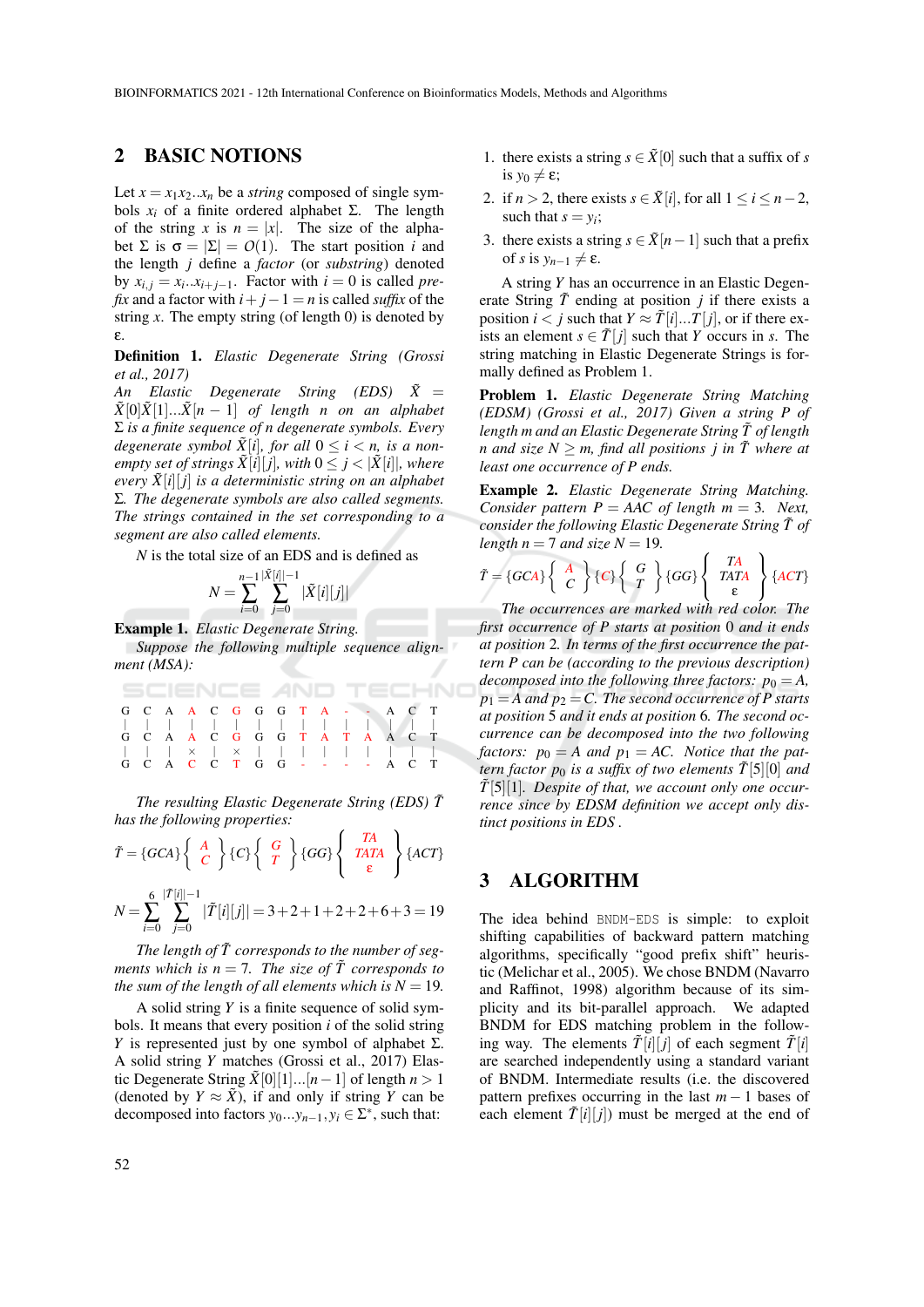each segment  $\tilde{T}[i]$ . The registers storing the intermediate results are transformed to be suitable for the Shift-And algorithm that is used to process the borders of the two following segments  $\tilde{T}[i]$  and  $\tilde{T}[i+1]$ . The Shift-And algorithm initialized with the intermediate results from the previous segment processes up to the first *m* bases of each element from the following segment  $\tilde{T}[i+1]$ . The point is to discover all potential occurrences spanning two consecutive segments. The Shift-And algorithm was chosen since BNDM (generally any backward algorithm) could be forced to process  $O(\prod_{k=1}^{m-1} |\tilde{T}[i-k]|)$  different strings when crossing the borders of the segments right-toleft for pathological EDS (i.e. EDS containing many consecutive segments with one-base-long elements).

Algorithm 1 describes the idea of BNDM-EDS in more detail. The algorithm assumes pattern length smaller than computer word size ( $m \leq w$ ) for simplicity. The PREPROCESS function performs preprocessing of the pattern *P* of length *m*. The first while cycle traverses the pattern from right to left and stores the corresponding byte values (with active bits set to 1) to byte vector  $\mathcal B$  of length  $\sigma$  that is necessary for BNDM part of the algorithm. Byte vector *R* (of length *m*) stores active prefixes corresponding to BNDM *last* position. The second while cycle traverses the pattern from left to right and stores the corresponding byte values to byte vector  $S$  that is used for the Shift-And part of the algorithm. The active bits correspond to the positions of the indexed character in the pattern *P* in both cases (vector *B* and vector *S*).

The SEARCH function iterates over individual EDS segments and their elements (see line 15 and line 17). At the beginning of each element *e*, Shift-And algorithm is performed for the first up to *m* bases (see lines 18 – 23). Elements shorter than *m* bases continue to line 45 where intermediate results (found pattern prefixes) are merged to the register  $\mathcal{R}_2$ . BNDM algorithm is performed on elements longer than *m* bases starting from the position *m*. The search register  $D$  is initialized with all bits set to 1 and it stores the active bits corresponding to the discovered pattern factors. The condition at line 31 defines that either pattern prefix (subcondition at line 32) or an occurrence (else statement at line 34) was found. Every discovered pattern prefix is also transformed to the corresponding bit position and stored to  $\mathcal{D}_2$  register (see line 33) that is later used for the Shift-And algorithm performed at the end of each element *e*. BNDM part of the algorithm is finished when  $j + m - 1$  exceeds the element boundary (see the while condition at line 26). At last, the Shift-And algorithm starts at the position  $j + m - last$  and the search register is initialized with the active prefixes discovered in the last

Algorithm 1: BNDM-EDS preprocessing and searching phase.

| 1:  | function PREPROCESS $(P, m)$                                                                                                                |
|-----|---------------------------------------------------------------------------------------------------------------------------------------------|
| 2:  | $\mathcal{B}[1\sigma] \leftarrow 0; \mathcal{S}[1\sigma] \leftarrow 0; \mathcal{R}[1m] \leftarrow 0;$                                       |
| 3:  | $i \leftarrow m; F \leftarrow 1;$                                                                                                           |
| 4:  | while $i > 0$ do<br>$\triangleright$ Building BNDM mask vector                                                                              |
| 5:  | $\mathcal{B}[P_{i,1}] \leftarrow \mathcal{B}[P_{i,1}]   F;$                                                                                 |
| 6:  | $\mathcal{R}[i] \leftarrow F;$                                                                                                              |
| 7:  | $F \leftarrow F \ll 1; i \leftarrow i-1;$                                                                                                   |
| 8:  | $i \leftarrow 1; j \leftarrow 1;$                                                                                                           |
| 9:  | while $i \leq m$ do<br>▷ Building Shift-And mask vector                                                                                     |
| 10: | $S[P_{i,1}] \leftarrow S[P_{i,1}] \mid j;$                                                                                                  |
| 11: | $i \leftarrow i+1$ ;                                                                                                                        |
| 12: | $i \leftarrow i \ll 1$ ;                                                                                                                    |
|     |                                                                                                                                             |
| 13: | function SEARCH $(\tilde{T}, P, m)$                                                                                                         |
| 14: | $\mathcal{R}_1 \leftarrow 0$ ; $\mathcal{R}_2 \leftarrow 0$ ; $\mathcal{D}_2 \leftarrow 0$ ; count $\leftarrow 0$ ; $F \leftarrow 10^{m-1}$ |
| 15: | for each segment $\tilde{T}[i]$ of $\tilde{T}$ do                                                                                           |
| 16: | $\mathcal{R}_1 \leftarrow \mathcal{R}_2$ ; $\mathcal{R}_2 \leftarrow 0$ ;                                                                   |
| 17: | for each element $e \in \overline{T}[i]$ do                                                                                                 |
| 18: | $j \leftarrow 1; D \leftarrow \mathcal{R}_1;$                                                                                               |
| 19: | <b>while</b> $j < m$ & $j <  e $ <b>do</b> $\triangleright$ Shift-And part for the first                                                    |
|     | up to <i>m</i> bases                                                                                                                        |
| 20: | $\mathcal{D} \leftarrow ((\mathcal{D} \ll 1)   1) \& \mathcal{S}[e_{j,1}];$                                                                 |
| 21: | if $D & F$ then                                                                                                                             |
| 22: | $count \leftarrow count + 1;$                                                                                                               |
| 23: | $j \leftarrow j+1;$                                                                                                                         |
| 24: | if $j < m$ then go to element End;                                                                                                          |
| 25: | $j \leftarrow 1$ ;                                                                                                                          |
| 26: | while $j+m-1 <  e $ do<br>$\triangleright$ BNDM part                                                                                        |
| 27: | $\mathcal{D}_2 \leftarrow 0$ ; last $\leftarrow m$ ; i $\leftarrow m-1$ ; $\mathcal{D} \leftarrow \sim 0$ ;                                 |
| 28: | while $i \geq 0$ & $\mathcal{D} \neq 0$ do                                                                                                  |
| 29: | $\mathcal{D} \leftarrow \mathcal{D} \& \mathcal{B}[e_{i+i,1}];$                                                                             |
| 30: | $i \leftarrow i-1;$                                                                                                                         |
| 31: | if $(D & F) \neq 0$ then                                                                                                                    |
| 32: | 9 T F<br>if $i \geq 0$ then                                                                                                                 |
| 33: | $last \leftarrow i + 1; \mathcal{D}_2 \leftarrow \mathcal{D}_2   \mathcal{R}[last];$                                                        |
| 34: | else                                                                                                                                        |
| 35: | $count \leftarrow count + 1;$                                                                                                               |
| 36: | $\mathcal{D} \leftarrow \mathcal{D} \ll 1$ ;                                                                                                |
| 37: | $i \leftarrow j + last;$                                                                                                                    |
| 38: |                                                                                                                                             |
| 39: | $j \leftarrow j + m - last; \mathcal{D} \leftarrow \mathcal{D}_2;$                                                                          |
|     | <b>while</b> $j <  e  \& \mathcal{D} \neq 0$ <b>do</b> $\triangleright$ Shift-And part for the last                                         |
| 40: | up to $m$ bases                                                                                                                             |
| 41: | $\mathcal{D} \leftarrow ((\mathcal{D} \ll 1)   1) \& \mathcal{S}[e_{i,1}];$                                                                 |
| 42: | if $D & F$ then                                                                                                                             |
|     | $count \leftarrow count + 1;$                                                                                                               |
| 43: | $j \leftarrow j+1;$                                                                                                                         |
| 44: | elementEnd:                                                                                                                                 |
| 45: | $\mathcal{R}_2 \leftarrow \mathcal{R}_2   \mathcal{D};$                                                                                     |
| 46: | return count;                                                                                                                               |

iteration of BNDM (see line 38).

Example 3. BNDM-EDS *searching. Figure 1 demonstrates individual steps of* BNDM-EDS *algorithm.* Consider EDS fragment  $\tilde{T}$  and pattern  $\tilde{P} =$ *AATAAATA. Each step depicts: (i) the pattern (green color), (ii) the processed element of*  $\tilde{T}$  *(blue underline), (iii) search register D together with active bits*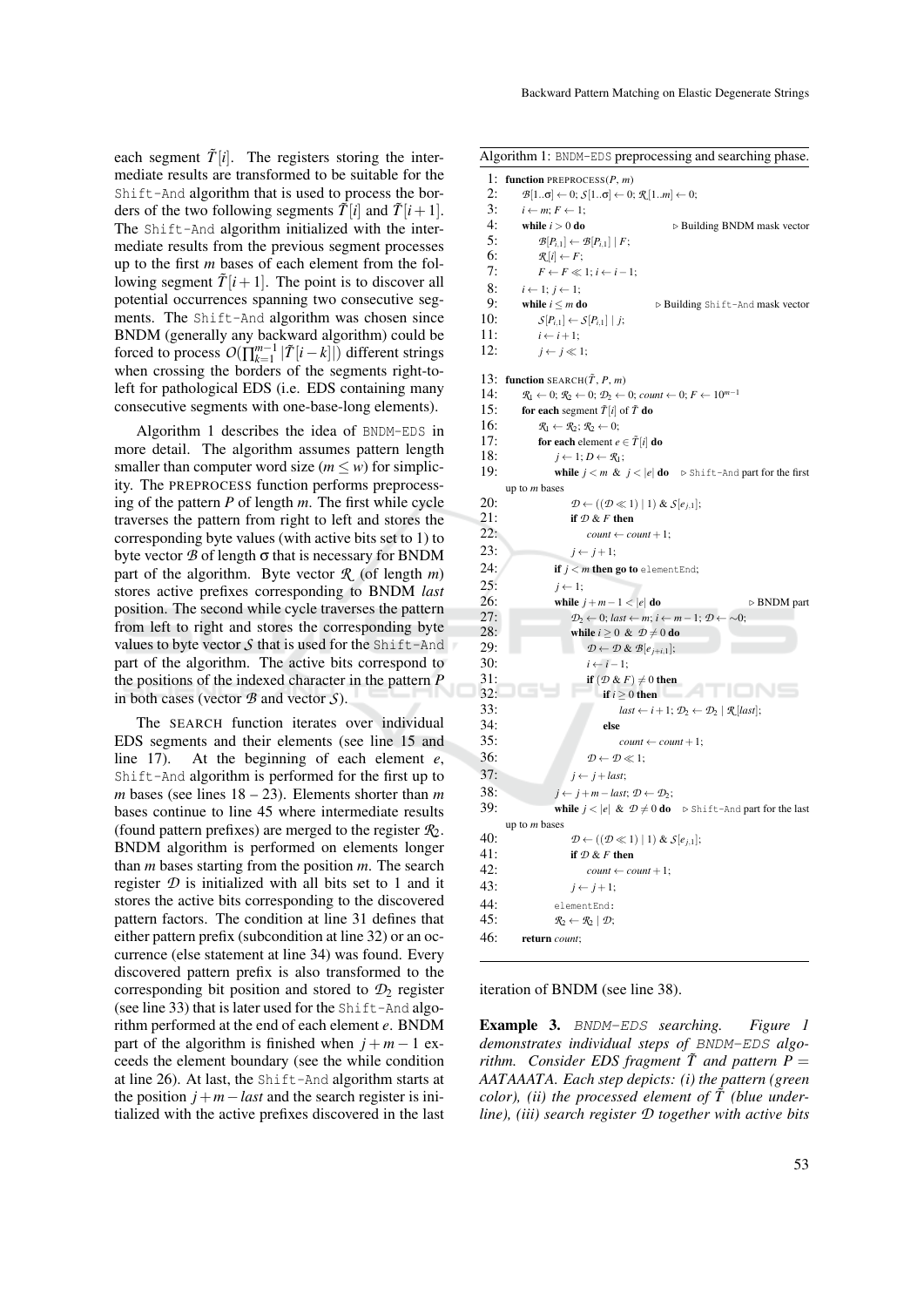

Figure 1: BNDM-EDS: Searching  $P = AATAAATA$  in EDS.

*(red color), and (iv) preprocessed byte vectors B and S. Search register D is depicted for each step. In case of BNDM, the direction is right to left. In case of the* Shift-And*, the direction is left to right. The least significant bit (lsb) is on the top and the most significant bit (msb) is at the bottom. For the sake of clarity, the example starts inside of the first segment with BNDM part of the algorithm (line* 25 *of Algorithm 1). In the first step, BNDM discovers the longest prefix AATA which implies the shift by last* = 4 *bases. In the second step, BNDM reports an occurrence (see the diagonal of red bits in the search register D). There are two other potential occurrences since two pattern prefixes A and AATA are discovered. These prefixes are also stored in register*  $\mathcal{D}_2 = \langle 0000 \ 1001 \rangle$ *. The value of D*<sup>2</sup> *register (shifted by one to the left) becomes the initial value of search register D in the next step. In the third step, the* Shift-And *algorithm processes the end of the element. In the fourth step, the* Shift-And *processes the element ATA and discovers the second occurrence. The initial value of search register D is inherited from the previous* *segment. In the fifth step, element A is processed by the* Shift-And*. Register D values from step* 4 *and* 5 *are merged and used as the initial value in the next step. The beginning of the last depicted element (TA*...*) is processed by the* Shift-And *in the last step and the last occurrence is reported.*

BNDM-EDS time and space complexity can be deduced from Algorithm 1. The preprocessing step consists of two while cycles iterating over bases of the searched pattern *P*. This implies worst-case time  $O(m)$  for preprocessing phase. The needed space comprises of vectors *B*, *S* and *R* . For patterns smaller that the size of the computer word ( $m \leq w$ ), this implies  $O(\sigma + m)$  space. This space can further be reduced to  $O(m)$  for small alphabets where  $\sigma \leq m$ .

BNDM-EDS search function consists of three steps performed on all EDS elements. For each element, the first up to *m* bases and the last up to *m* bases are processed by the Shift-And. Assuming (based on values of real datasets) constant number of elements within one EDS segment, this implies processing up to  $2 \times$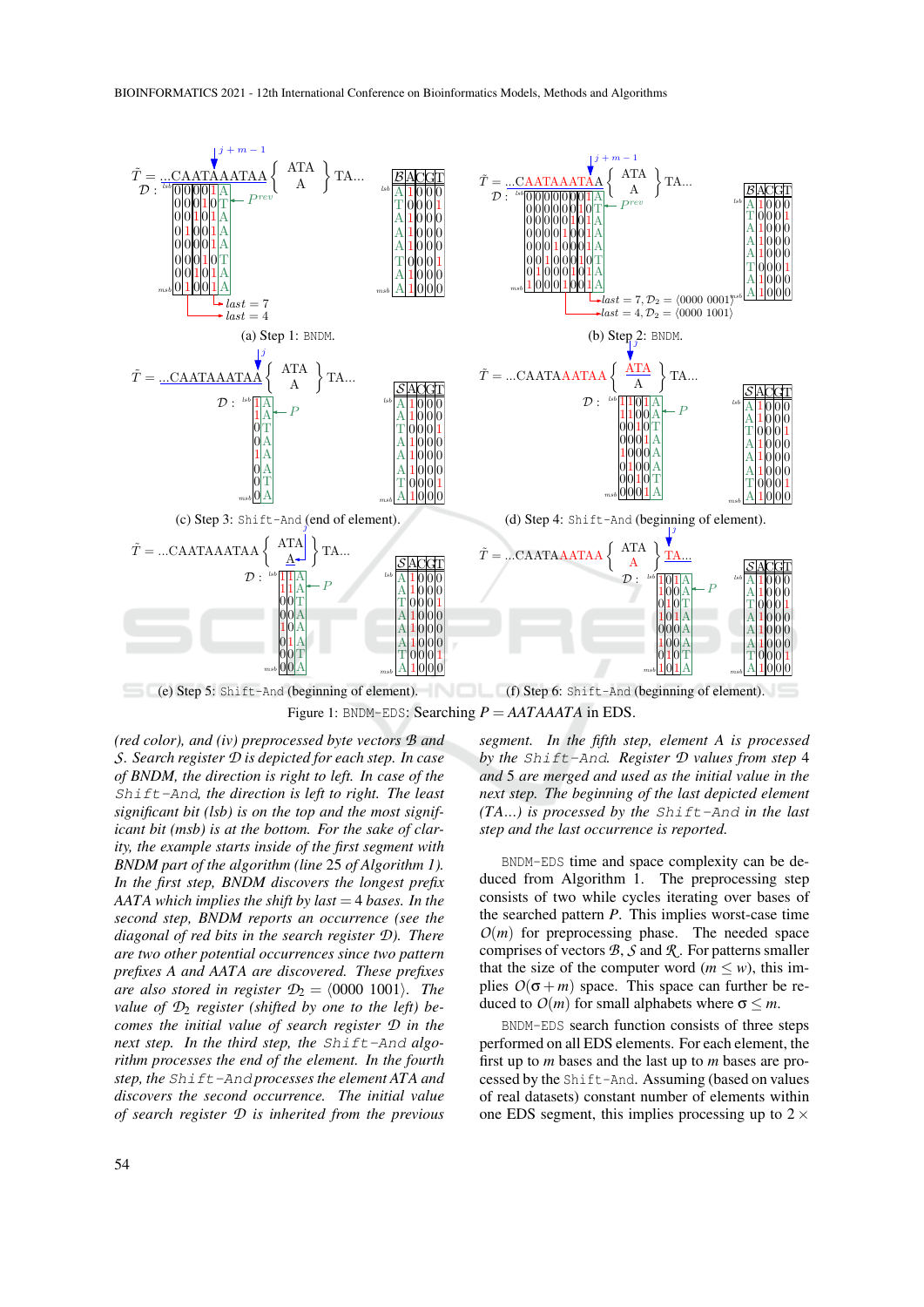$n \times m = O(nm)$  bases for small patterns (*m*  $\leq w$ ) and  $O(nm\lceil \frac{m}{w} \rceil)$  for large patterns. These two Shift-And steps are represented as while cycles at lines 19 and 39 of Algorithm 1. The third step is BNDM algorithm that needs to process all EDS elements (all bases). This implies processing *O*(*Nm*) bases for small patterns ( $m \leq w$ ) and  $O(Nm\lceil \frac{m}{w} \rceil)$  for large patterns in the worst case. This step is represented as a while cycle at line 26 of Algorithm 1. Finally, the total worst-case time is  $O(Nm + nm) = O(Nm)$  for small patterns and  $O(Nm\left\lceil \frac{m}{w} \right\rceil + nm\left\lceil \frac{m}{w} \right\rceil) = O(Nm\left\lceil \frac{m}{w} \right\rceil)$  for large patterns.

We need to define a few parameters to derive the average time complexity for BNDM-EDS. Let  $v \in [0,1]$ be the variability of a genomic sequence of length *N* bases. It implies that every  $\left[\frac{1}{v}\right]$ -th base is degenerate. Furthermore, let  $β = O(1)$  represents the average number of elements within a degenerate EDS segment and let  $\delta < m$  represents the average length of an element within a degenerate EDS segment. The number of EDS segments can be defined by the number of bases (which approximately equals the EDS size *N*) and the variability *v*:  $n \approx 2Nv$ . The probability of solid segments of length *k* bases is defined as:  $p_k =$  $v(1-v)^k$ . Thus, we can state the number of *k*-baselong solid segments as:  $\frac{n}{2}p_k = Nvp_k = Nv^2(1-v)^k$ . BNDM part of the algorithm processes only solid segments (since  $\delta < m$ ) that are longer than *m* bases. Shift-And part of the algorithm processes: (i) all solid segments, (ii) all degenerate segments and their elements.

BNDM average time complexity is claimed to be the same as the BDM average time complexity (Navarro and Raffinot, 1998). Crochemore and Rytter proved BDM average time complexity  $O(\frac{n \log_{\sigma} m}{m})$  in (Crochemore and Rytter, 1994). BNDM part of the algorithm processes  $Nv^2(1-v)^k$ solid segments for  $k \in [m+1,\infty)$ . This implies *Nv*<sup>2</sup> ∑ $\sum_{k=m+1}^{\infty} k(1-v)^k$  processed bases.  $\sum_{k=m+1}^{\infty} k(1-v)^k$  $(v)^k$  can by upper-bounded by  $\sum_{k=1}^{\infty} k(1-v)^k = \frac{1-v^2}{v^2}$ which means that BNDM part needs to process *N*(1− *v*) bases. Finally, BNDM part of the algorithm works in  $O(\frac{N(1-\nu)\log_{\sigma}m}{m})$  time.

Shift-And part of the algorithm also processes  $Nv^2(1-v)^k$  solid segments for  $k \in [1,\infty)$ . In every solid segment,  $O(m)$  bases are processed which is  $Nv^2m\sum_{k=1}^{\infty}(1-v)^k = Nvm(1-v)$  processed bases overall. Next, Shift-And processes *Nv* degenerate segments which is *Nv*βδ processed bases overall. Finally, Shift-And part of the algorithm works in  $O(Nv m(1 − v)) + O(Nv β δ)$  time. We conclude that BNDM-EDS average time complexity is  $O(\frac{N(1-\nu)\log_{\sigma}m}{m}) + O(N\nu m(1-\nu)) + O(N\nu\beta\delta).$ 

#### 4 EXPERIMENTS

We present experimental results comparing BNDM-EDS with other baseline algorithms performed on EDS data. Particularly, we compare our algorithm with ElDeS (Iliopoulos et al., 2017), EDSM-BV (Grossi et al., 2017) and SOPanG (Cisłak et al., 2018). All tested algorithms are optimized for EDS data and were implemented in C/C++ programming language. BNDM-EDS implementation is available at https://github.com/stringology-prague/eds search.

We carried out our tests on Intel<sup>®</sup> Core<sup>TM</sup> i7-4740 3.40 GHz, 24 GB RAM, Linux Gentoo kernel 4.19.57. We used compiler gcc version 8.3.0 with compiler optimization -O3. The tested patterns were chosen randomly from the input text and their length *m* was ranging from 8 to 32. All experiments were run in loop 100 times and we report the mean running time in seconds. All reported times represent measured user time  $+$  sys time. The reported times always include any necessary pattern preprocessing and exclude the time necessary to read the data in memory.

We performed our tests on two different data sets. We include synthetic EDS data from (Grossi et al., 2017) to achieve better comparability. The synthetic data set includes 5 files with *n* ranging from 100 000 to 1 600 000. The percentage of degenerate positions is 10%. The number of elements within one segment is random and is bounded by 10. The length of each element at the degenerate position is random and it is bounded by 10 bases. Table 1 illustrates the results achieved by the algorithms performed on synthetic data set. The files of the data set are characterized by the following parameters: EDS length *n*, EDS size *N* and variability *v*. The measured times prove the dominance of BNDM-EDS and SOPanG that is given by their simplicity. BNDM-EDS achieved slightly better results than SOPanG and this difference is growing (up to 15%) with growing pattern length. This performance gain is caused by BNDM shifting across the searched text at increased rates for longer patterns. The measured results provide two observations: (i) all compared algorithms depend on the size of EDS by factor  $O(N)$ ; (ii) ElDeS and EDSM-BV require large portion of time for their preprocessing phase. The second observation is analyzed in more detail in Figure 2. We measured ratio of preprocessing time and total time of single algorithms. The results are given in % of the total time. Figure 2 shows that ElDeS and EDSM-BV need significantly larger portion of the preprocessing time in comparison to BNDM-EDS and SOPanG. Moreover, the measured ratio of preprocessing time is not decreasing with the growing file size for ElDeS.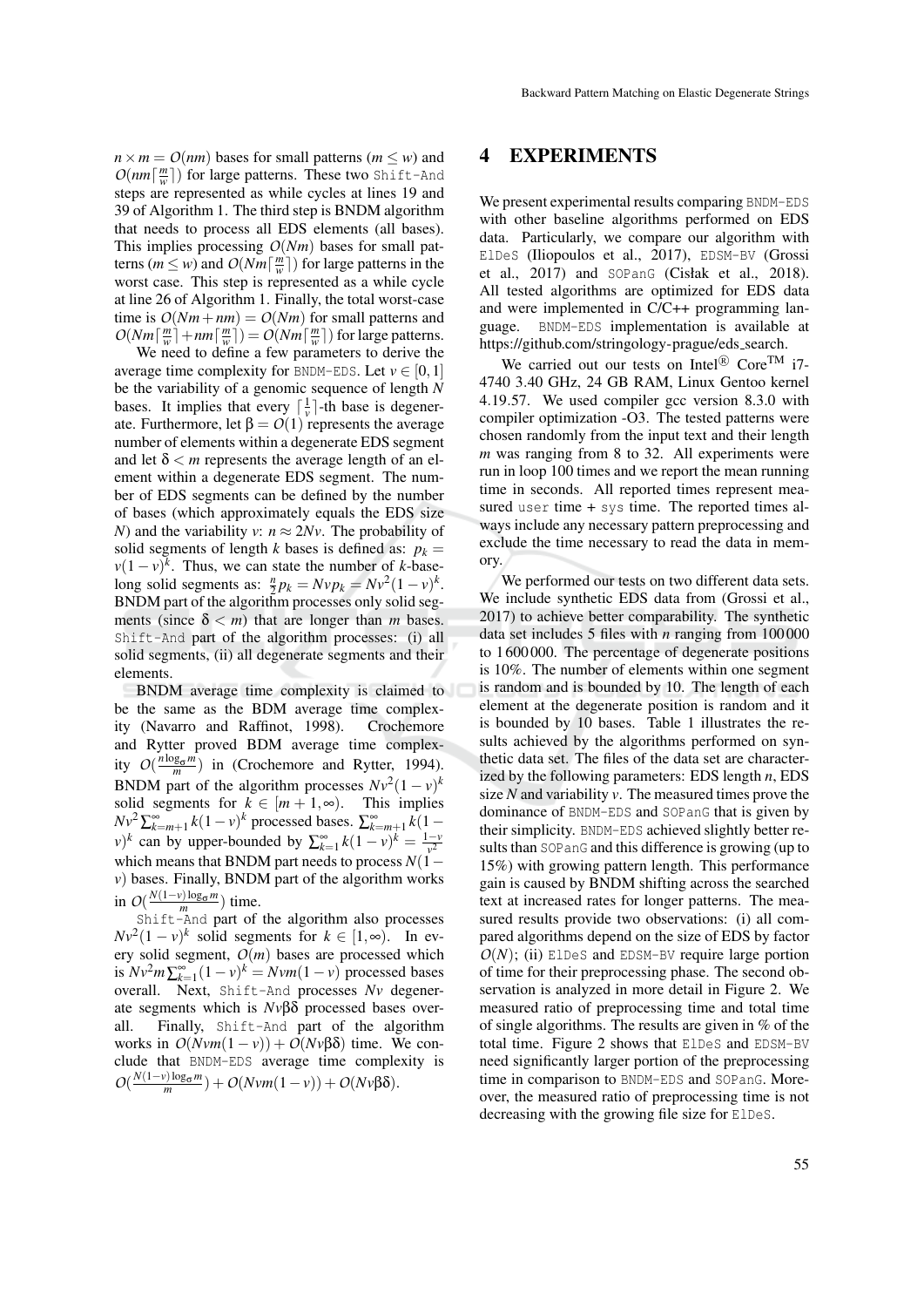| File    | <b>File params</b>                              | Pattern length | <b>BNDM-EDS</b> | <b>SOPanG</b> | <b>EDSM-BV</b> | <b>ELDeS</b> |
|---------|-------------------------------------------------|----------------|-----------------|---------------|----------------|--------------|
| 100000  |                                                 | $m = 8$        | 0.00118260      | 0.00113000    | 0.02016180     | 1.80522000   |
|         | $n = 100000$                                    | $m=16$         | 0.00100830      | 0.00121400    | 0.02511590     | 1.67540000   |
|         | $N = 361546$                                    | $m = 24$       | 0.00099149      | 0.00113000    | 0.02863710     | 1.70129000   |
|         | $v = 0.095410$                                  | $m = 32$       | 0.00098746      | 0.00113000    | 0.02898240     | 1.76652000   |
| 200000  |                                                 | $m=8$          | 0.00237368      | 0.00225000    | 0.03969590     | 3.75465000   |
|         | $n = 200000$<br>$N = 725343$                    | $m=16$         | 0.00202329      | 0.00224500    | 0.04990100     | 3.94397000   |
|         |                                                 | $m = 24$       | 0.00198232      | 0.00225400    | 0.05714240     | 3.60240000   |
|         | $v = 0.095325$                                  | $m = 32$       | 0.00197887      | 0.00225400    | 0.05706520     | 3.81179000   |
|         |                                                 | $m=8$          | 0.00471225      | 0.00465500    | 0.07850180     | 8.18302000   |
| 400000  | $n = 400000$                                    | $m=16$         | 0.00402697      | 0.00457400    | 0.09871310     | 7.81520000   |
|         | $N = 1443453$                                   | $m = 24$       | 0.00394175      | 0.00460800    | 0.11369500     | 7.90823000   |
|         | $v = 0.095015$                                  | $m = 32$       | 0.00393171      | 0.00461000    | 0.11334600     | 7.92150000   |
|         |                                                 | $m=8$          | 0.00944679      | 0.01000000    | 0.15683100     | 16.57840000  |
|         | $n = 800003$<br>$N = 2887787$<br>$v = 0.095186$ | $m=16$         | 0.00804698      | 0.00915000    | 0.19761300     | 16.06050000  |
| 800000  |                                                 | $m = 24$       | 0.00788773      | 0.00916900    | 0.22609000     | 15.96310000  |
|         |                                                 | $m = 32$       | 0.00786342      | 0.00915300    | 0.22549400     | 16.76730000  |
|         | $n = 1600000$                                   | $m=8$          | 0.01884609      | 0.01831300    | 0.31360500     | 33.98690000  |
| 1600000 | $N = 5769390$                                   | $m=16$         | 0.01611825      | 0.01824100    | 0.39423000     | 35.46980000  |
|         |                                                 | $m = 24$       | 0.01581450      | 0.01827100    | 0.45437200     | 33.81830000  |
|         | $v = 0.095174$                                  | $m = 32$       | 0.01576465      | 0.01827700    | 0.45616800     | 33.92970000  |

Time [s]

Table 1: Search time in seconds of BNDM-EDS, ElDeS, EDSM-BV and SOPanG for synthetic data set.



Figure 2: Preprocessing time / Total time ratio for synthetic data set.

The other data set is composed of real-world human genomic data obtained from 1000 Genomes Projects (Consortium, The 1000 Genomes Project, 2011) (Phase 3 of the project). We downloaded 24 vcf files representing 24 human chromosomes (same population of 2 504 individuals for all chromosomes) and transformed them into EDS. The percentage of degenerate positions is approximately 3% on average and the average length of one element (within a degenerate position) is 2 bases. We selected representative chromosomes/files in terms of their size and variabilty and we show the measured times achieved on these files in Table 2. Furthermore, Figure 4 provides the general comparison of individual algorithms for all tested chromosomes/files. Due to large difference of measured times, the vertical axis is in  $log_{10}$  scale.



BNDM-EDS -- SOPanG

Figure 3: BNDM-EDS and SOPanG comparison on files with different variation.

We can observe stronger BNDM-EDS dominance. This is given by lower percentage of degenerate positions which implies that Shift-And part of the algorithm is not applied so often. This reduces the overhead of swapping between two algorithms and enables better utilization of BNDM shifting capability ("good prefix shift" heuristic). Particularly, this can be seen in case of chromosome Y where the variability among individuals is minimal and the time difference between BNDM-EDS and SopANG increased. BNDM-EDS achieves 43% time improvement in comparison to SopANG for chromosome Y and pattern length  $m = 8$ . However, for longer patterns  $m = 32$ , BNDM-EDS achieves  $81\%$ time improvement. Generally, the time achieved for single chromosomes is given especially by their size that corresponds to the *N* element in the time com-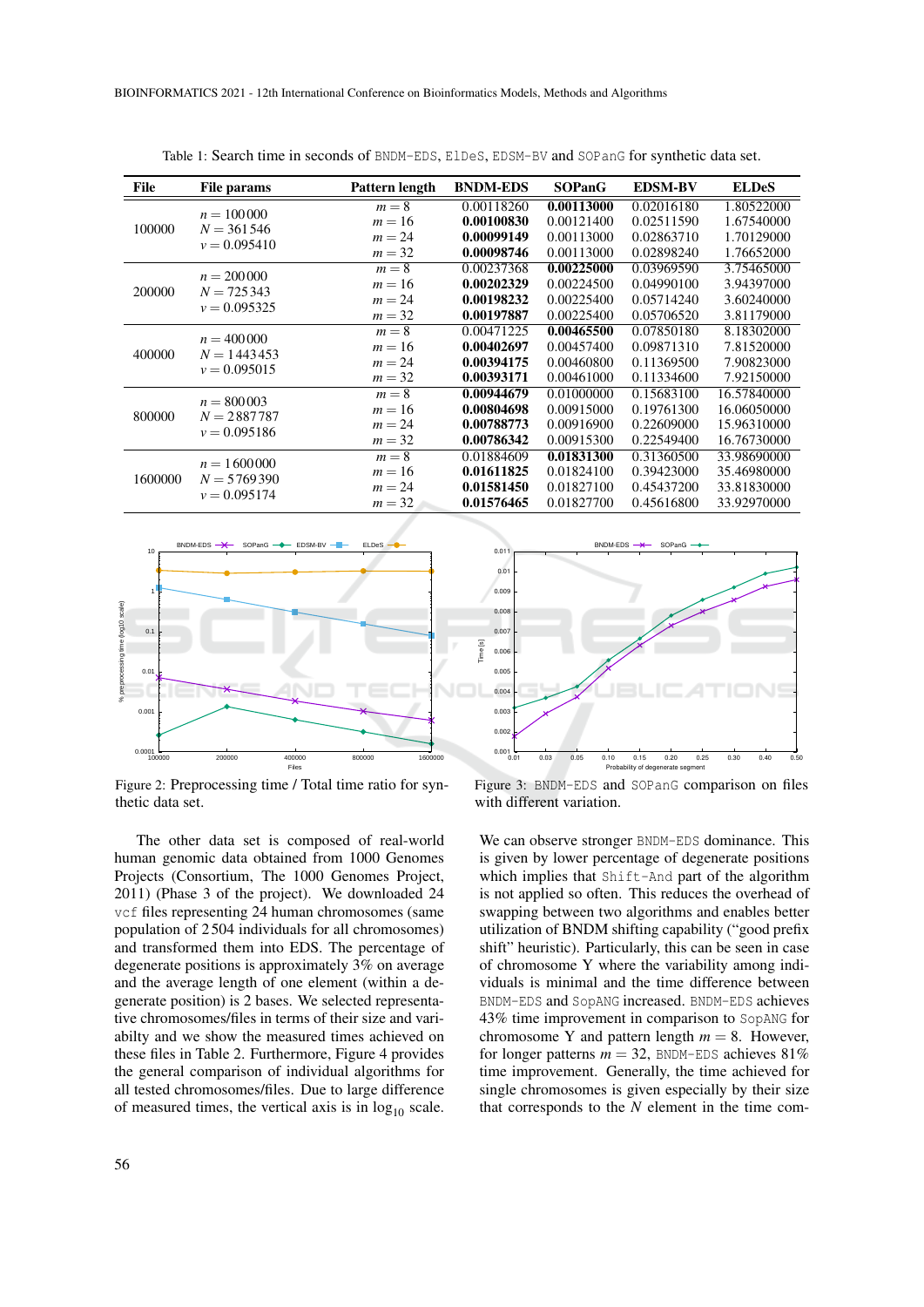| <b>File</b> | File params                                          | Pattern length | <b>BNDM-EDS</b> | <b>SOPanG</b> | <b>EDSM-BV</b> | <b>ELDeS</b>  |
|-------------|------------------------------------------------------|----------------|-----------------|---------------|----------------|---------------|
| Chrom1      |                                                      | $m=8$          | 0.44913196      | 0.53431100    | 7.35913000     | 1695.14000000 |
|             | $n = 248458108$<br>$N = 255872195$<br>$v = 0.025814$ | $m=16$         | 0.37187386      | 0.53086700    | 8.80502000     | 1590.15000000 |
|             |                                                      | $m = 24$       | 0.35176826      | 0.53060000    | 9.35136000     | 1590.61000000 |
|             |                                                      | $m = 32$       | 0.35678421      | 0.53099200    | 9.68736000     | 1688.14000000 |
| Chrom7      | $n = 158984673$                                      | $m=8$          | 0.31989103      | 0.34962400    | 5.32563000     | 1070.06000000 |
|             | $N = 164380710$<br>$v = 0.029508$                    | $m=16$         | 0.30178564      | 0.34705100    | 6.40293000     | 1077.33000000 |
|             |                                                      | $m = 24$       | 0.24784241      | 0.34708700    | 6.84947000     | 1035.08000000 |
|             |                                                      | $m = 32$       | 0.25140232      | 0.34661600    | 7.09477000     | 1068.89000000 |
| Chrom22     | $n = 50713670$                                       | $m=8$          | 0.07712649      | 0.10663000    | 1.30624000     | 304.21900000  |
|             | $N = 52004687$                                       | $m=16$         | 0.06338260      | 0.10615300    | 1.47754000     | 298.53900000  |
|             | $v = 0.021605$                                       | $m = 24$       | 0.05970330      | 0.10614700    | 1.62679000     | 277.77800000  |
|             |                                                      | $m = 32$       | 0.05970250      | 0.10603900    | 1.63156000     | 315.12800000  |
| ChromX      | $n = 155619941$                                      | $m=8$          | 0.22626265      | 0.30025500    | 1.96430000     | 963.23200000  |
|             | $N = 157232908$<br>$v = 0.009292$                    | $m=16$         | 0.16053621      | 0.29899700    | 2.35361000     | 903.40400000  |
|             |                                                      | $m = 24$       | 0.14193202      | 0.29896900    | 2.48494000     | 928.85500000  |
|             |                                                      | $m = 32$       | 0.14133996      | 0.29900700    | 2.55960000     | 943.67600000  |
| ChromY      | $n = 26622695$                                       | $m=8$          | 0.02775240      | 0.04873900    | 0.08626860     | 134.60100000  |
|             | $N = 26629512$                                       | $m=16$         | 0.01600782      | 0.04860800    | 0.10365000     | 142.23600000  |
|             | $v = 0.000245$                                       | $m = 24$       | 0.01156795      | 0.04859900    | 0.10476000     | 136.01800000  |
|             |                                                      | $m = 32$       | 0.00933492      | 0.04861900    | 0.10436000     | 134.60100000  |

Table 2: Search time in seconds of BNDM-EDS, ElDeS, EDSM-BV and SOPanG for real data set.



Figure 4: Search time of BNDM-EDS, ElDeS, EDSM-BV and SOPanG for real data set.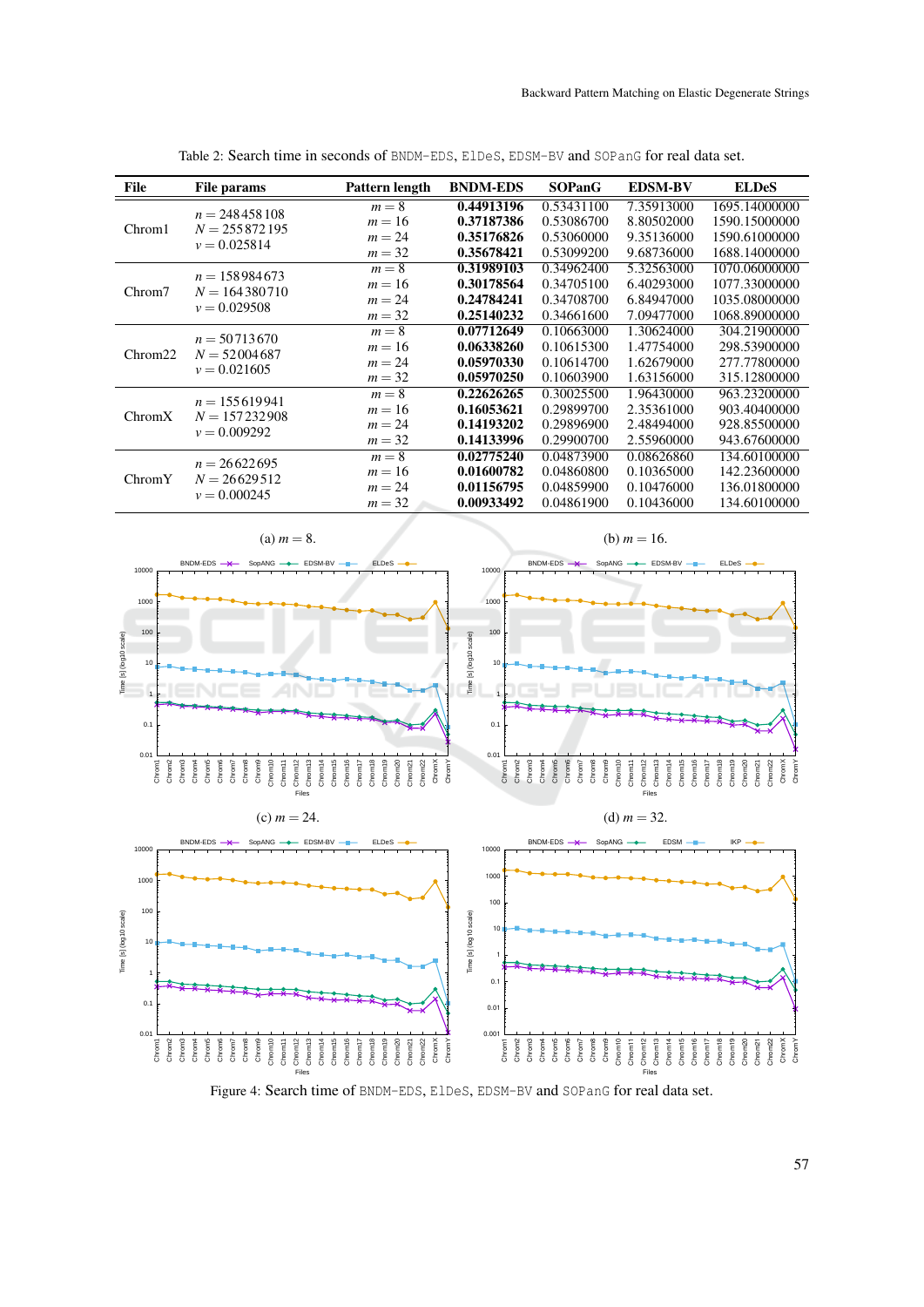plexity of single algorithms.

Since BNDM-EDS gain in comparison to SopANG clearly depends on variability in the processed EDS, we included another experiment comparing both algorithms on synthetic data with different probability of degenerate EDS segment. Figure 3 depicts the achieved search time in seconds. The probability of degenerate EDS segment in single files starts from 0.01 and continues up to 0.5. The size of the files is 1 600 000 bases and we searched for a randomly chosen pattern of length  $m = 16$ . The results show that starting from 0.05 probability of degenerate segment, the length of processed elements (of the solid segments) is shorter than the pattern length  $m = 16$ . This implies that BNDM part of BNDM-EDS is not utilized for most of the processed elements.

5 CONCLUSION AND FUTURE WORK

We proposed BNDM-EDS algorithm which is the first backward pattern matching algorithm for Elastic Degenerate Strings. Its worst-case time is bounded by  $O(Nm\lceil \frac{m}{w} \rceil)$ . Moreover, for small patterns (*m*  $\leq$ *w*), BNDM-EDS achieves average time complexity  $O(\frac{N(1-v)\log_{\sigma} m}{m}) + O(Nvm(1-v)) + O(Nv\beta\delta)$  which is optimal. Our goal was to design a simple (easy-toimplement) algorithm achieving fast search times on real-world data. This expectation was confirmed by experiments on real-world data set. BNDM-EDS proves its superiority especially on data with lower degenerate rate and for longer patterns.

We plan to extend BNDM-EDS for protein alphabet in future work. Furthermore, we want to focus on processing more general variants of Elastic Degenerate Strings, such as recursive Elastic Degenerate Strings or colored Elastic Degenerate Strings (allowing to map elements to individuals of the sequenced population).

#### ACKNOWLEDGEMENTS

The research was partially supported by the Czech Science Foundation as project No. 19-20759S.

#### **REFERENCES**

Aoyama, K., Nakashima, Y., I, T., Inenaga, S., Bannai, H., and Takeda, M. (2018). Faster Online Elastic Degenerate String Matching. In Navarro, G., Sankoff, D., and Zhu, B., editors, *Annual Symposium on Combinatorial Pattern Matching (CPM 2018)*, volume 105 of *Leibniz International Proceedings in Informatics (LIPIcs)*, pages 9:1–9:10, Dagstuhl, Germany. Schloss Dagstuhl–Leibniz-Zentrum fuer Informatik.

- Bernardini, G., Gawrychowski, P., Pisanti, N., Pissis, S. P., and Rosone, G. (2019). Even faster elastic-degenerate string matching via fast matrix multiplication. In *46th International Colloquium on Automata, Languages, and Programming, ICALP 2019, July 9-12, 2019, Patras, Greece.*, pages 21:1–21:15.
- Bernardini, G., Pisanti, N., Pissis, S. P., and Rosone, G. (2017). Pattern matching on elastic-degenerate text with errors. In Fici, G., Sciortino, M., and Venturini, R., editors, *String Processing and Information Retrieval*, pages 74–90, Cham. Springer International Publishing.
- Church, D. M. et al. (2015). Extending reference assembly models. *Genome Biology*, 16(13).
- Cisłak, A., Grabowski, S., and Holub, J. (2018). Sopang: online text searching over a pan-genome. *Bioinformatics*, page bty506.
- Consortium, T. C. P.-G. (2016). Computational pangenomics: status, promises and challenges. *Briefings in Bioinformatics*, 19(1):118–135.
- Consortium, The 1000 Genomes Project (2011). A map of human genome variation from population-scale sequencing. *Nature*, 473:544 EP –. Corrigendum.
- Consortium, The UK10K (2015). The uk10k project identifies rare variants in health and disease. *Nature*, 526:82  $EP =$
- Cooley, J. W. and Tukey, J. W. (1965). An algorithm for the machine calculation of complex fourier series. *Mathematics of Computation*, 19(90):297–301.
- Crochemore, M., Hancart, C., and Lecroq, T. (2007). *Algorithms on Strings*. Cambridge University Press, New York, NY, USA.
- Crochemore, M. and Rytter, W. (1994). *Text algorithms*. Oxford University Press.
- Danecek, P., Auton, A., Abecasis, G., Albers, C. A., Banks, E., DePristo, M. A., Handsaker, R. E., Lunter, G., Marth, G. T., Sherry, S. T., McVean, G., and Durbin, R. (2011). The variant call format and vcftools. *Bioinformatics*, 27(15):2156–2158.
- Dilthey, A. et al. (2015). Improved genome inference in the mhc using a population reference graph. *Nature Genetics*, 47:682.
- Dömölki, B. (1964). An algorithm for syntactical analysis. *Computational Linguistics*, 3:29–46. Hungarian Academy of Science, Budapest.
- Grossi, R., Iliopoulos, C. S., Liu, C., Pisanti, N., Pissis, S. P., Retha, A., Rosone, G., Vayani, F., and Versari, L. (2017). On-line pattern matching on similar texts. In *28th Symposium on Combinatorial Pattern Matching, CPM 2017, July 4-6, 2017, Warsaw, Poland*, pages 9:1–9:14.
- Iliopoulos, C. S., Kundu, R., and Pissis, S. P. (2017). Efficient pattern matching in elastic-degenerate texts. In Drewes, F., Martín-Vide, C., and Truthe, B., editors, *Language and Automata Theory and Applica-*